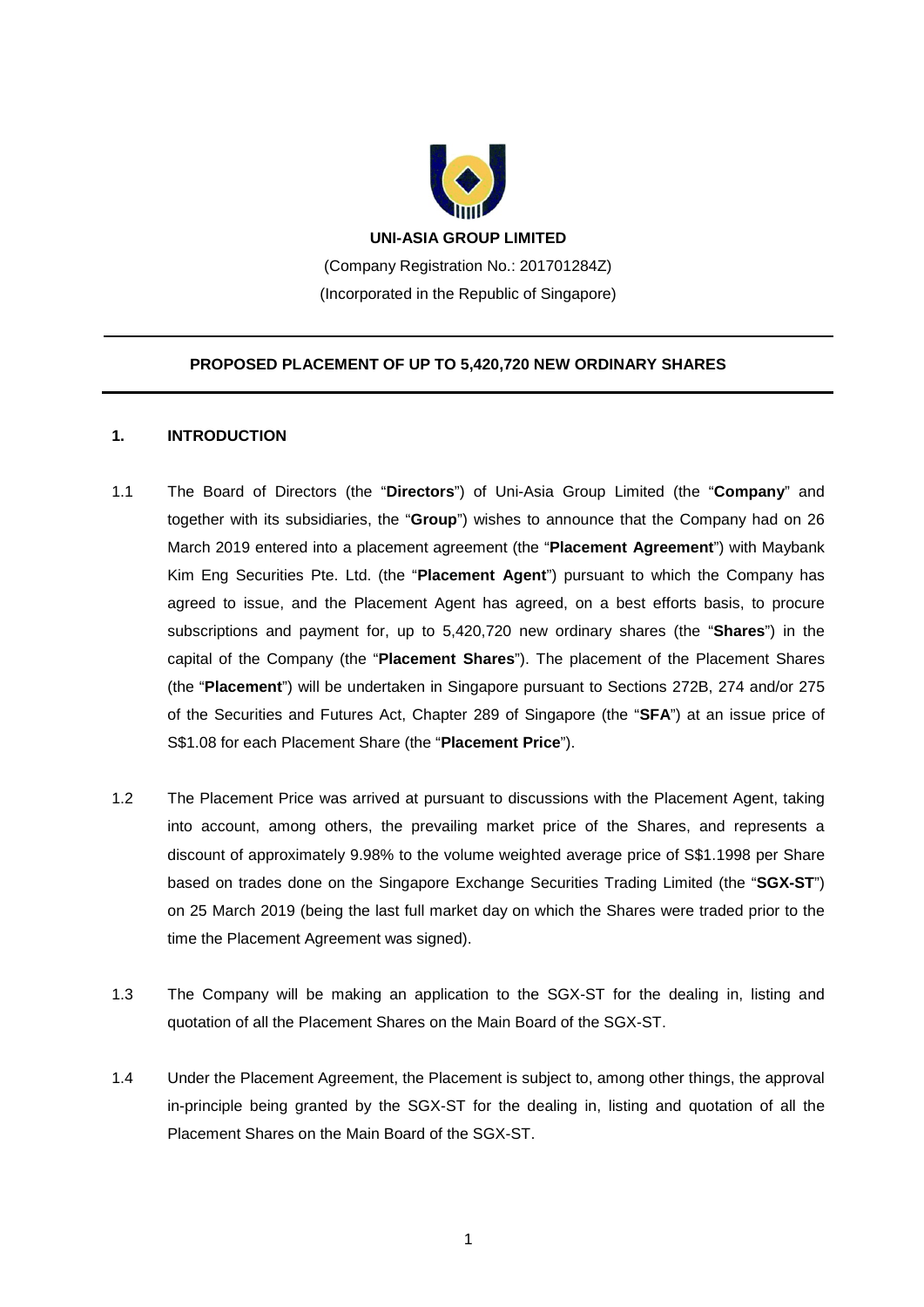### **2. PLACEMENT SHARES**

- 2.1 As at the date of this announcement, the Company has in aggregate 46,979,280 issued Shares, of which none are held in treasury. Assuming the Placement Shares are fully subscribed for, the allotment and issue of the Placement Shares will increase the total number of issued Shares, to 52,400,000 Shares.
- 2.2 Assuming the Placement Shares are fully subscribed for, the Placement Shares represent approximately 11.54% of the issued Shares as at the date of this announcement and will represent approximately 10.34% of the enlarged issued Shares immediately after the Placement. The Placement Shares will be sold free from any and all mortgages, charges, claims, securities, pledges, liens, equities, encumbrances or any other interests whatsoever and will rank *pari passu* in all respects with all other Shares existing at the time of the issue of the Placement Shares (save that they will not rank for any dividends, rights, distributions, allotments and other entitlements, the record date in respect of which falls before the date of issue of the Placement Shares<sup>1</sup>).

### **3. AUTHORITY TO ISSUE THE NEW SHARES**

- 3.1 The Placement Shares will be issued pursuant to the general mandate (the "**Share Issue Mandate**") granted by the shareholders of the Company ("**Shareholders**") by an ordinary resolution passed at the annual general meeting of the Company held on 27 April 2018.
- 3.2 The Share Issue Mandate authorises the Directors to, among other things, issue Shares at any time and upon such terms and conditions and for such purposes and to such persons as the Directors may in their absolute discretion deem fit, provided that, among other things, the aggregate number of Shares to be issued other than on a *pro rata* basis to existing Shareholders does not exceed 20.00% of the total number of issued Shares (excluding treasury shares and subsidiary holdings) at the time the resolution was passed to approve the Share Issue Mandate, after adjusting for (a) new Shares arising from the conversion or exercise of any convertible securities, (b) new Shares arising from the exercise of share options or vesting of share awards which were outstanding or subsisting at the time of the passing of the resolution approving the Share Issue Mandate, provided the options or awards were granted in

<span id="page-1-0"></span>**<sup>.</sup>** 

The Placement Shares are expected to be issued before the record date for, and accordingly are expected to rank for, the final one-tier tax exempt cash dividend of 6.25 Singapore cents for each Share (the "**FY2018 Final Dividend**") and the special one-tier tax exempt cash dividend of 0.75 Singapore cents for each Share (the "**Special Dividend**") recommended by the Directors and announced on 1 March 2019.

Assuming the proposed Placement is completed and Shareholders' approval for the FY2018 Final Dividend and the Special Dividend is obtained at the forthcoming annual general meeting of the Company, the aggregate amount of the FY2018 Dividend and Special Dividend payable upon the enlarged issued Shares immediately after the Placement is approximately S\$3.7 million, instead of approximately S\$3.3 million as announced on 1 March 2019.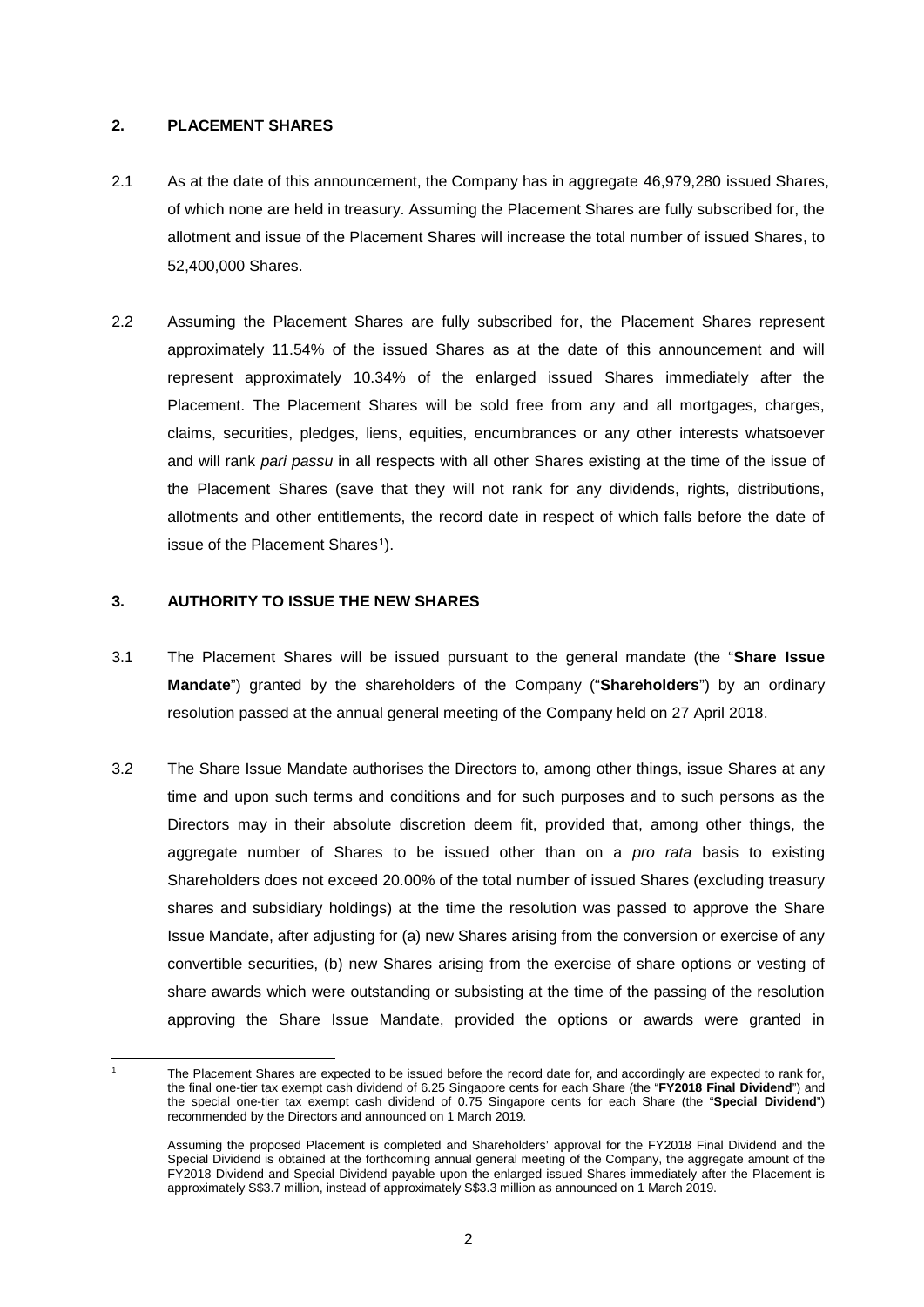compliance with the listing manual of the SGX-ST (the "**Listing Manual**"), and (c) any subsequent bonus issue, consolidation or sub-division of Shares.

### **4. USE OF PROCEEDS**

- 4.1 Assuming the Placement Shares are fully subscribed, the net proceeds of the Placement after deducting estimated expenses pertaining to the Placement are estimated to be approximately S\$5.42 million, and are intended to be used for investments into potential property and/or hotel projects in the ordinary course of the Company's business including but not limited to ALERO projects in Japan as well as Hong Kong property projects (the "**Investments**"). As at the date of this announcement, the Company has not identified any specific property and/or hotel projects for which the net proceeds are intended to be used.
- 4.2 Pending the deployment of the net proceeds from the Placement, the net proceeds may, subject to relevant laws and regulations, be deposited with banks and/or financial institutions, invested in short-term money markets and/or marketable securities, or used for any other purpose on a short-term basis, as the Directors may deem appropriate in the interests of the Group.
- 4.3 The Company will make periodic announcements on the utilisation of the net proceeds of the Placement via SGXNET as and when such funds are materially disbursed, including whether such a use is in accordance with the stated use. The Company will also provide a status report on the utilisation of such net proceeds in its annual report(s). Where there is any material deviation from the stated use of proceeds, the Company will announce the reasons for such deviation.

### **5. RATIONALE OF THE PLACEMENT**

The Company intends to use the net proceeds from the Placement towards the Investments. The Company believes that the Placement is an overall efficient and beneficial method of raising funds to partially or wholly finance the Investments. In addition, through the Placement, the Company hopes to broaden the Company's Shareholder base, as well as to improve trading liquidity of the Company's shares with an enlarged Shareholder base.